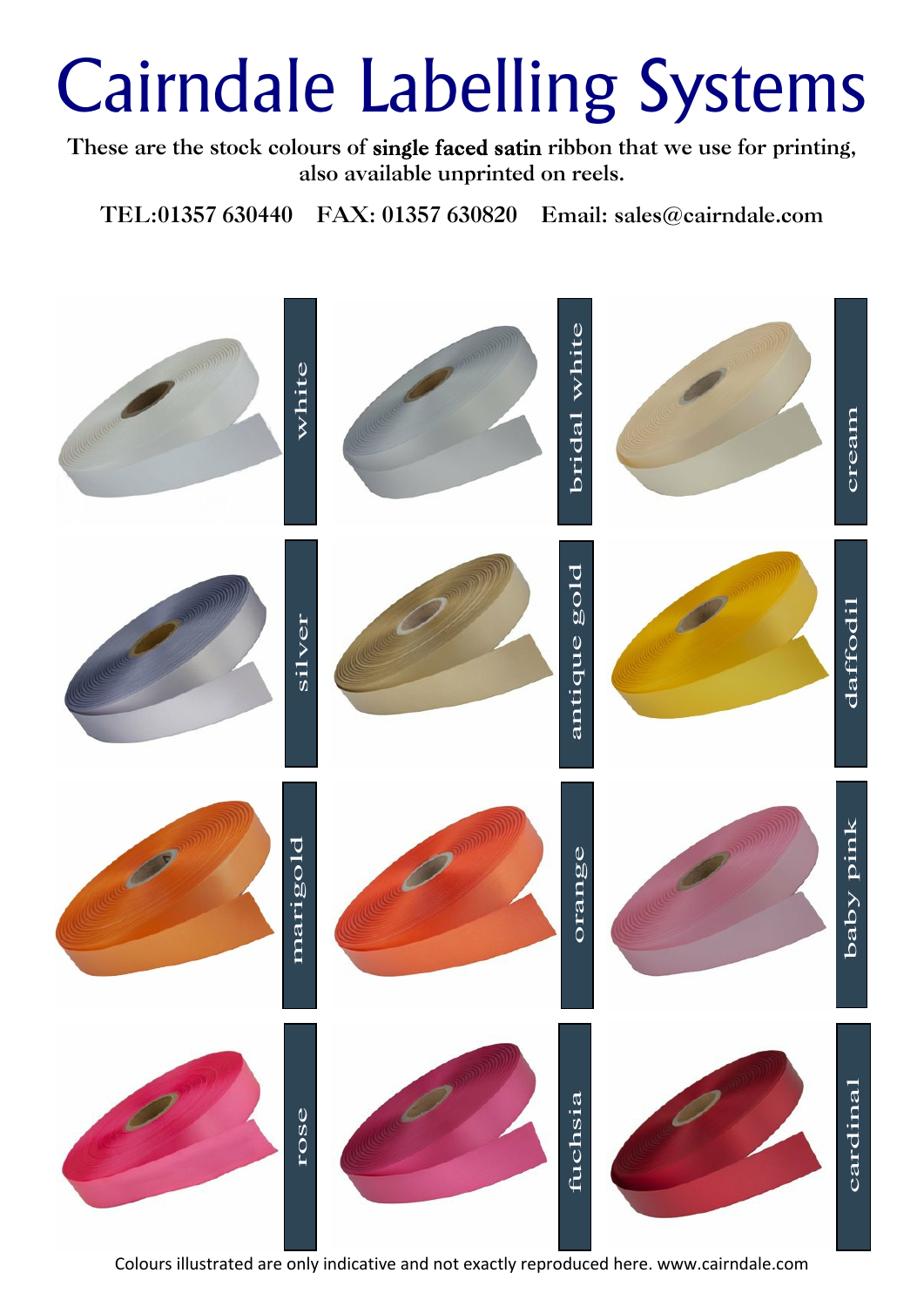These are the stock colours of single faced satin ribbon that we use for printing, **also available unprinted on reels.**

**TEL:01357 630440 FAX: 01357 630820 Email: sales@cairndale.com**

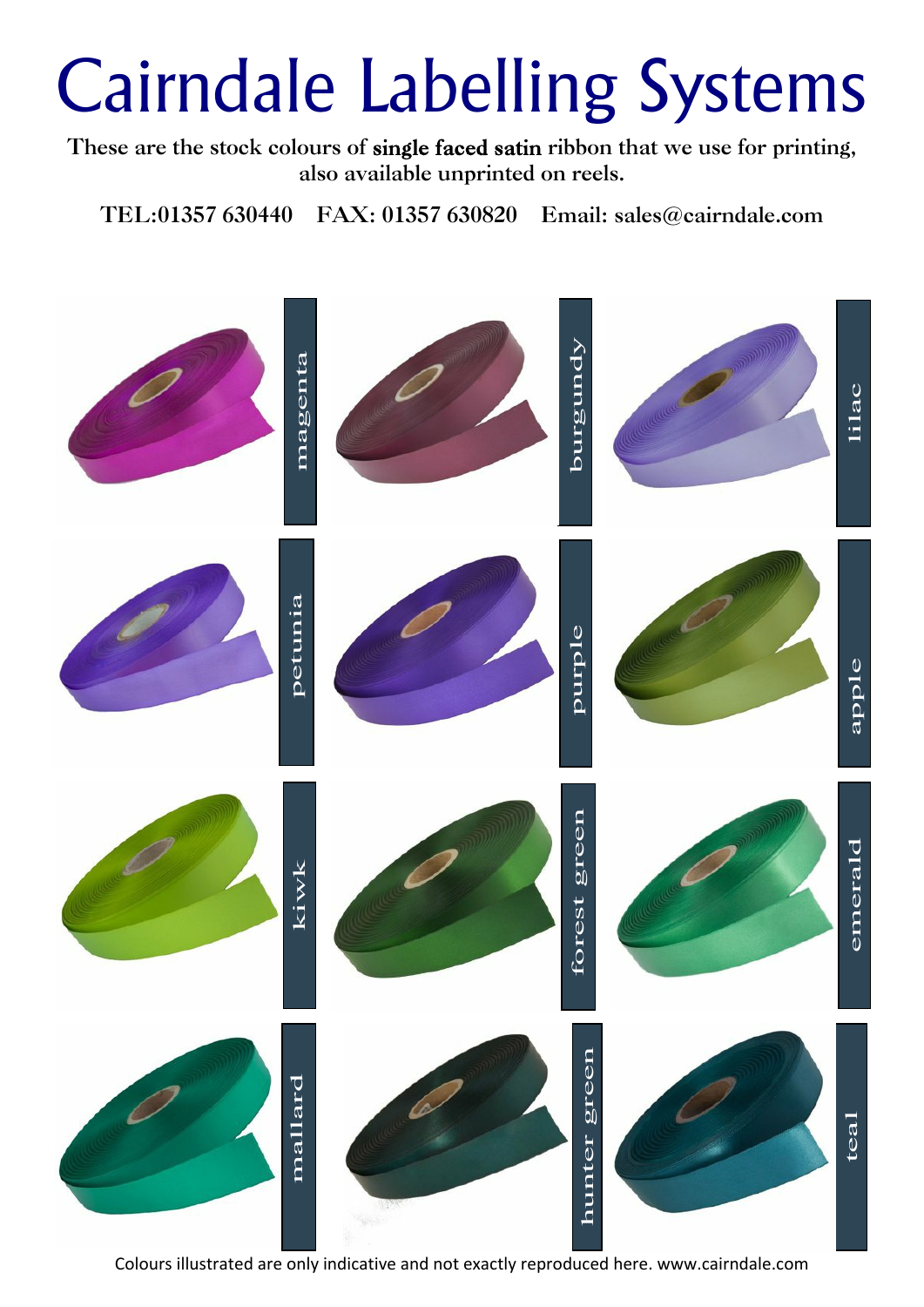These are the stock colours of single faced satin ribbon that we use for printing, **also available unprinted on reels.**

**TEL:01357 630440 FAX: 01357 630820 Email: sales@cairndale.com**